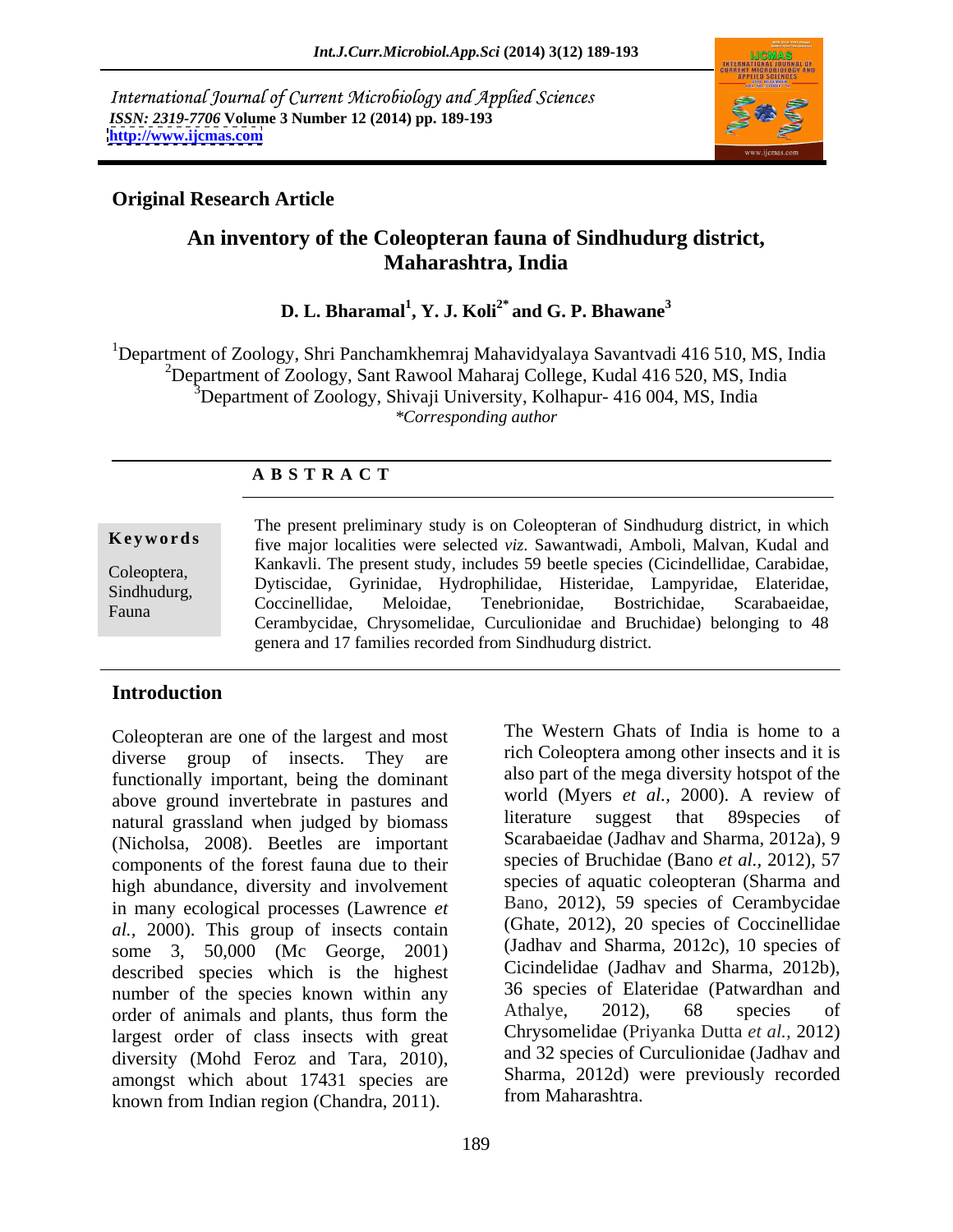Study area: The Sindhudurg district comes Family: Dytiscidae under Konkan zone and lies between 15037' 4. Cybistertripuncta<br>North to 1640 North latitude and 73019' **Family: Gyrinidae** North to 1640 North latitude and 73019' East to 74013' East longitude. The total area 5. Dinutes (Protodinutes)<br>of the district is 5087.5 sq km. The forests in **Family: Hydrophilidae** of the district is 5087.5 sq.km. The forests in the district cover an area about 409.06 sq.km b. Hydrophilusolivac<br>under the Forest Denartment out of which **Family: Histeridae** under the Forest Department, out of which **Family: Histeridae**<br>285.45 sq km in Savantyadi and Kudal 7. HisterJavanusPayk 285.45 sq.km in Savantvadi and Kudal talukas and 12.61 sq.km in remaining 8. Histerlutarius Er.<br>talukas (Table 1). The district is surrounded **Family: Lampyridae** talukas (Table 1). The district is surrounded by Ratnagiri district in the north Sahyadri 9. Lamprophorusten<br>hills and beyond Sahyadri Kolhanur district **Family: Elateridae** hills and beyond Sahyadri, Kolhapur district, the state of Goa in south and Arabian Sea *IO. Agrypnusfuscipes*Fab<br>towards the west Physiographical this area *II. Melanotusfissilis*Say towards the west. Physiographical this area *II. MelanotusfissilisSay*<br>is rugged and complex one. The height of **Family: Coccinellidae** is rugged and complex one. The height of the region varies from sea level up to  $1300$   $12. C$ <br>m m. 2005. The contract of the contract of the contract of the contract of the contract of the contract of the contract of the contract of the contract of the contract of the contract of the contract of the contract of the c

Beetles were collect from five different 14. Menochilussexn<br>habitat of Sindhudure district during 2009– **Family: Meloidae** habitat of Sindhudurg district during 2009– 2011. These different habitats were situated at different altitude and had different  $\frac{16. Mylabris sp.}{16. Mylabris sp.}$ ecological characteristics. During study a wide variety of collecting and trapping methods were used. The beetles were collect directly by forceps from dung and soil. A white cloth sheet with 160 watt mercury  $20.$  Derosphaeruscribr<br>vapor lamp was used as a light tran through **Family: Bostrichidae** vapor lamp was used as a light trap through the night. Light attracting beetles collected 21. SinoxyloncrassumLo<br>on the white cloth just after sunset between **Family: Scarabaeidae** on the white cloth just after sunset between<br>  $\begin{array}{r} \textbf{Family: Scarabaeidae} \\ \textbf{6 pm to 10 pm after that the attraction of} \end{array}$ 6 pm to 10 pm, after that the attraction of beetle slowly declined. The collected specimens were pinned and transferred to the Department of Zoology, Shivaji University, Kolhapur for species 25. MimelamacleayanaVigors, 1825 identification and comparing them with **Subfamily: Cetoniinae** deposited specimens. *26. Anthracophoracrucifera*Olivier, 1789

**Order: Coleoptera Family: Cicindellidae** *1. Cicindelasexpunctata*Fabricius,1775 **Family: Carabidae**

**Materials and Methods** *2. Anthiasexguttata*Fabricius, 1775 **List of taxa** *27. Aphodiushaafi*Petrovitz, 1961 *3. Morio sp.*  **Family: Dytiscidae** *4. Cybistertripunctatusasiaticus*Sharp **Family: Gyrinidae** *5. Dinutes(Protodinutes)indicus*Aube **Family: Hydrophilidae** *6. Hydrophilusolivaceous*Fabricius **Family: Histeridae** *7. HisterJavanus*Payk *8. Histerlutarius*Er. **Family: Lampyridae** *9. Lamprophorustenebrosus*Walker **Family: Elateridae** *10. Agrypnusfuscipes*Fabricius *11. Melanotusfissilis*Say **Family: Coccinellidae** *12. Coccinellaseptempunctata*Linnaeus, 1758 *13. Illieiscincta*Fabricius, 1798 *14. Menochilussexmaculatus*Fabricius **Family: Meloidae** *15. Mylabrispustulata*Thunberg *16. Mylabris sp.*  **Family: Tenebrionidae** *17. Platynotus belli*Fair *18. Gonocephalumtuberculatum*Hope *19. Rhytinotalaticollis*Schufuss *20. Derosphaeruscribrum*Fairmaire **Family: Bostrichidae** *21. Sinoxyloncrassum*Lense **Family: Scarabaeidae Subfamily: Ruteliinae** *22. Adoretuslobiceps* Arrow, 1931 *23. Anomalabengalensis*Blandchar, 1851 *24. Anomalabiharensis*Arrow, 1917 **Subfamily: Cetoniinae** Subfamily: Aphodinae Subfamily: Melolonthinae *28. Apogonia sp. 29. Maladeracastanea,* Arrow *30. Maladeraholosericea,* Scopoli **Subfamily: Dynastinae**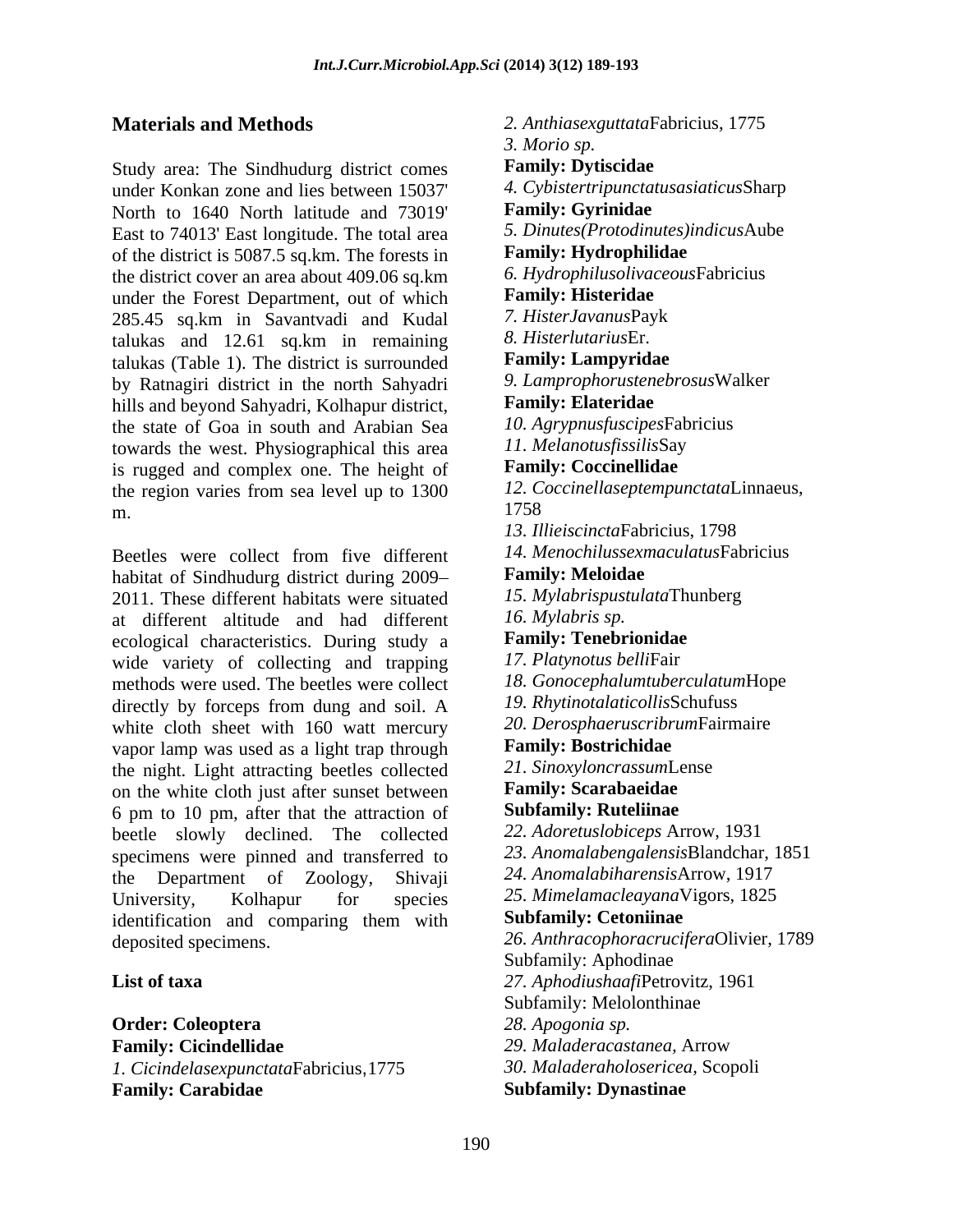45. *Onthophagusdama*Fabricius 1798 **Family: Cerambycidae Subfamily: Bruchinae**

The study revealed that a total of 59 species distributed over 48 genera belonging to 17 families (Table 2 and Annexure 1). The

*31. Oryctes rhinoceros* Linnaeus, 1758 beetle fauna of Maharashtra was very poorly *32. Phyllognathus Dionysius* Fabricius, 1792 *33. Xylotrupesgiedon*Linnaeus, 1767 **Subfamily: Scarabaeinae** Curculionidae are reported. The family *34. Brahminacrinicollis* Scarabaeidae is dominant with 24 species 35. *Brahmina sp.* (40.67 %) followed by the families 36. *Catharciusmolossus* Linnaeus, 1758 Cerambycidae (10.16 %) and Curculionidae 37. *Chilolobaacuta*Wiedemann, 1823 38. *Helicoprisbucephalus*Fabricius, 1775 Coccinellidae(5.08%), Carabidae, Histeridae 39. *Holotrichiafissa*Brenske and Elateridae, Meloidae and Bruchidae 40. *Holotrichiakarschi*Brenske 41. *Onitisphilemon*Fabricius 1801 42. *Onitisfalcatus*Wuifen, 1786 Lamyridae, Bostrichidae and Chrysomelidae 43. *Onthophagusagnus*Gillet, 1925 are represented 1 species each and 44. *Onthophaguscatta*Fabricius 1787 contributed 1.69% of the total species studied and very few families like Cermbycidae, Scarabaeidae and (8.47 %), Tenebrionidae (6.77%), (3.38%). The families Cicinedelidae, Dytisicidae, Gyrinidae, Hydrophilidae, recorded from this order.

**Subfamily: Cerambycinae** This is the first study on the diversity of *46. Stromatiumbarbatum*Fabricius, 1775 Coleoptera of Sindhudurg district. The 59 *47. Xystoceraglobosa*Olivier, 1795 species in Sindhudurg district compares *48. Aeolesthesholosericea*Fabricius, 1787 more or less favourably with the 124 species Subfamily: Lamiinae of Scarabeidae beetles found in Madhya *49. Batoceranumitor*Newman Pradesh (Chandra and Ahirwar, 2007) *50. Batocerarufomaculata*De Geer, 1775 whereas, Chandra and Singh (2010) reported *51. Gleneamultiguttata*Guerin-Meneville, 22 species of scarab beetles belonging to 11 1843 **1843 1843 1843 1843 1846 1846 1846 1846 1846 1846 1846 1846 1846 1846 1846 1846 1846 1846 1846 1846 1846 1846 1846 1846 1846 1846 1846 1846 1846 1846 1846 Family: Chrysomelidae** *52. Aspidomorphamilliaris*Fabricius Chhattisgarh. Matthews (1987) recorded **Family: Curculionidae** about 100 species of beetles with reference *53. Apoderussisoo*Marshall to families Cerambycidae, Bostrychidae, *54. Apoderustransquebaricus*Fabricius *55. Cyrtotratheluslongimanus*Fabricius Brenthidae, Platypodidae and Anthribidae *56. Rhynchophorusferrugineus*Oliver from Kerala. Recently, Pawara *et al.* (2014) **Subfamily: Otiorrhynchinae** reported 35 species of beetles belonging to *57. Mylloceruspustulatus*Faust 28 genera and 13 families from Jalgaon **Family: Bruchidae** genera and six subfamilies from Achanakamar Wildlife Sanctuary, Lyctidae, Curculionidae, Scolytidae, district of Maharashtra.

*58. Bruchuslentis*Froelich, 1799 The finding indicated that habitat of *59. Callosobruchuschinensis*Linnaeus, 1758 **Results and Discussion** useful information about the status of the Sindhudurg district supported high Coleopteran diversity. This study provides species for the conservation and management of biodiversity.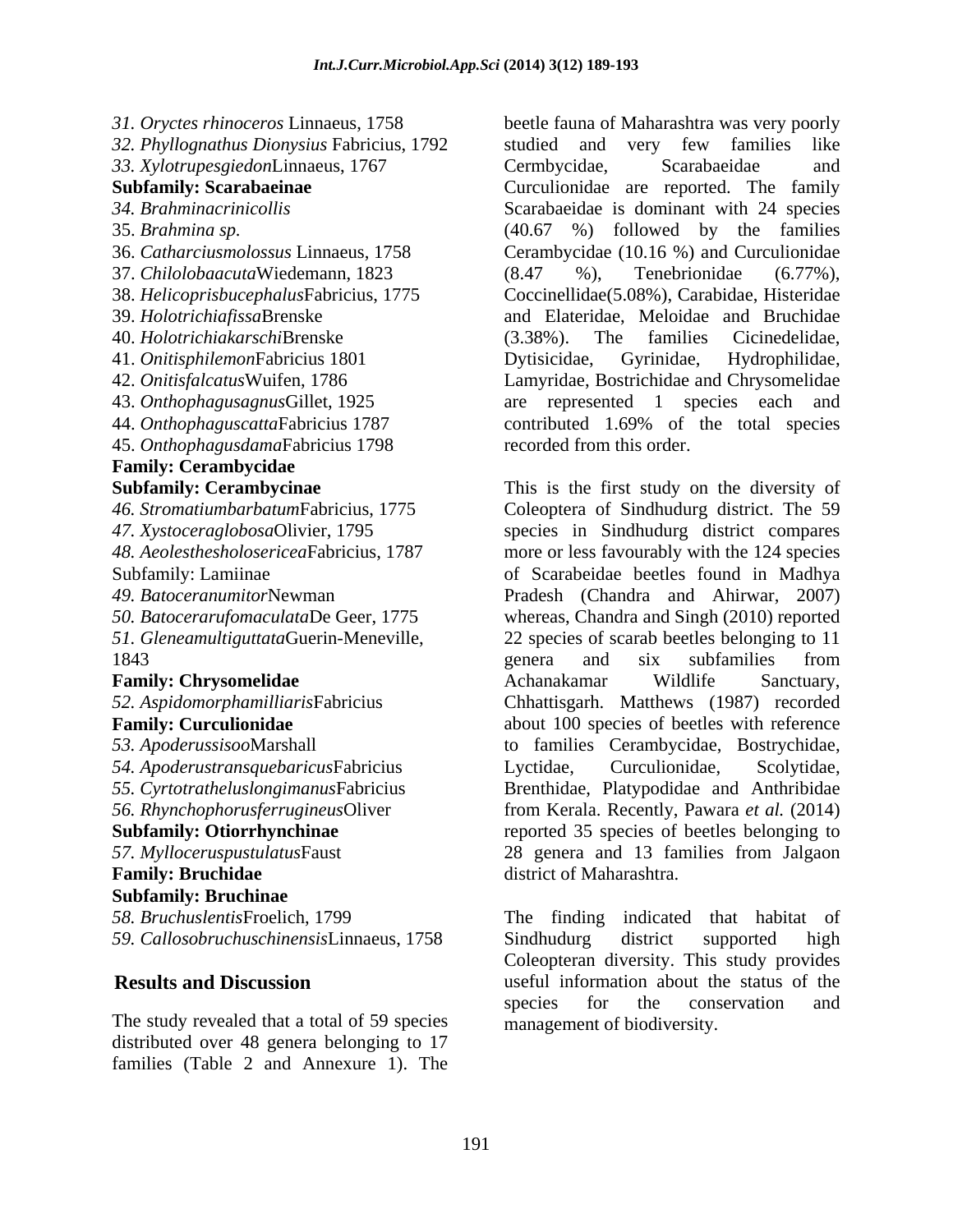| <b>Collection localities</b> | Latitude (N)       | Longitude (S)     | Altitude (ft) |
|------------------------------|--------------------|-------------------|---------------|
| Vengurla                     | $15^{0}51'00.48"$  | $73^0$ 37'56.15"  | 56            |
| Kudal                        | $16^{0}00'29.19"$  | $73^041'13.31''$  | 98            |
| Sawantwadi                   | $15^0 54' 19.32''$ | $73^{0}49'16.65"$ | 374           |
| Kankavli)                    | $16^{0}16'31.76"$  | $73^{0}42'23.65"$ | 136           |
| Amboli                       | $15^0$ 57'46.62"   | $73^0$ 59'52.14"  | 2352          |

**Table.1** Geographic coordinates of collection localities in Sindhudurg District

| <b>Table.2</b> The diversity of<br>Maharashtra, India as<br>$\sim$ $\sim$ $\sim$<br>Coleopteran fauna in Sindhudurg District " |
|--------------------------------------------------------------------------------------------------------------------------------|
| recorded in the present study                                                                                                  |

| Sr.                                      | Family        | Genera        | <b>Species</b> |
|------------------------------------------|---------------|---------------|----------------|
| No.                                      |               |               |                |
| <b>1.</b>                                | Cicindellidae |               |                |
| 2.                                       | Carabidae     | $\bigcap$     |                |
| 3.                                       | Dytiscidae    |               |                |
| 4.                                       | Gyrinidae     |               |                |
| 5.                                       | Hydrophilidae |               |                |
| 6.                                       | Histeridae    |               | ↩              |
| $\mathbf{z}$<br>$\overline{\phantom{a}}$ | Lampyridae    |               |                |
| and the control of<br>8.                 | Elateridae    | $\sim$        |                |
| $\frac{9}{2}$                            | Coccinellidae | 3             | ⌒              |
| <b>10.</b>                               | Meloidae      |               | ↩              |
| 11.                                      | Tenebrionidae | 4             |                |
| 12.                                      | Bostrichidae  |               |                |
| 13.                                      | Scarabaeidae  | 17            | 24             |
| <u>14.</u>                               | Cerambycidae  | $\mathcal{L}$ | O              |
| 15.                                      | Chrysomelidae |               |                |
| 16.                                      | Curculionidae |               |                |
| 17.                                      | Bruchidae     | $\sim$        | $\sim$<br>∠    |

### **References**

- Bano, R., Kavita, G., Charan, S., Sharma, hotspot. Arrawatia, M.L., Sandeep<br>R.M. 2012. Insecta: Coleoptera: Tambe (Eds). Information & Public R.M. 2012. Insecta : Coleoptera : Bruchidae (Bruchids). *Zool. Surv. India Fauna of Maharashtra, State*
- Chandra, K. 2011. Insect diversity of

Sikkim-exploring and conserving a hotspot. Arrawatia, M.L., Sandeep Tambe (Eds). Information & Public Relations Department, Government of Sikkim. Pp. 181-206.

*Fauna Series,* 20(Part-2): 495 497. Chandra, K., Ahirwar, S.C. 2007. Insecta: Sikkim, India. Biodiversity of *Survey of India*, *Fauna of Madhya* Coleoptera: Scrabaeidae, *Zoological Pradesh* (*including Chhattisgarh*),